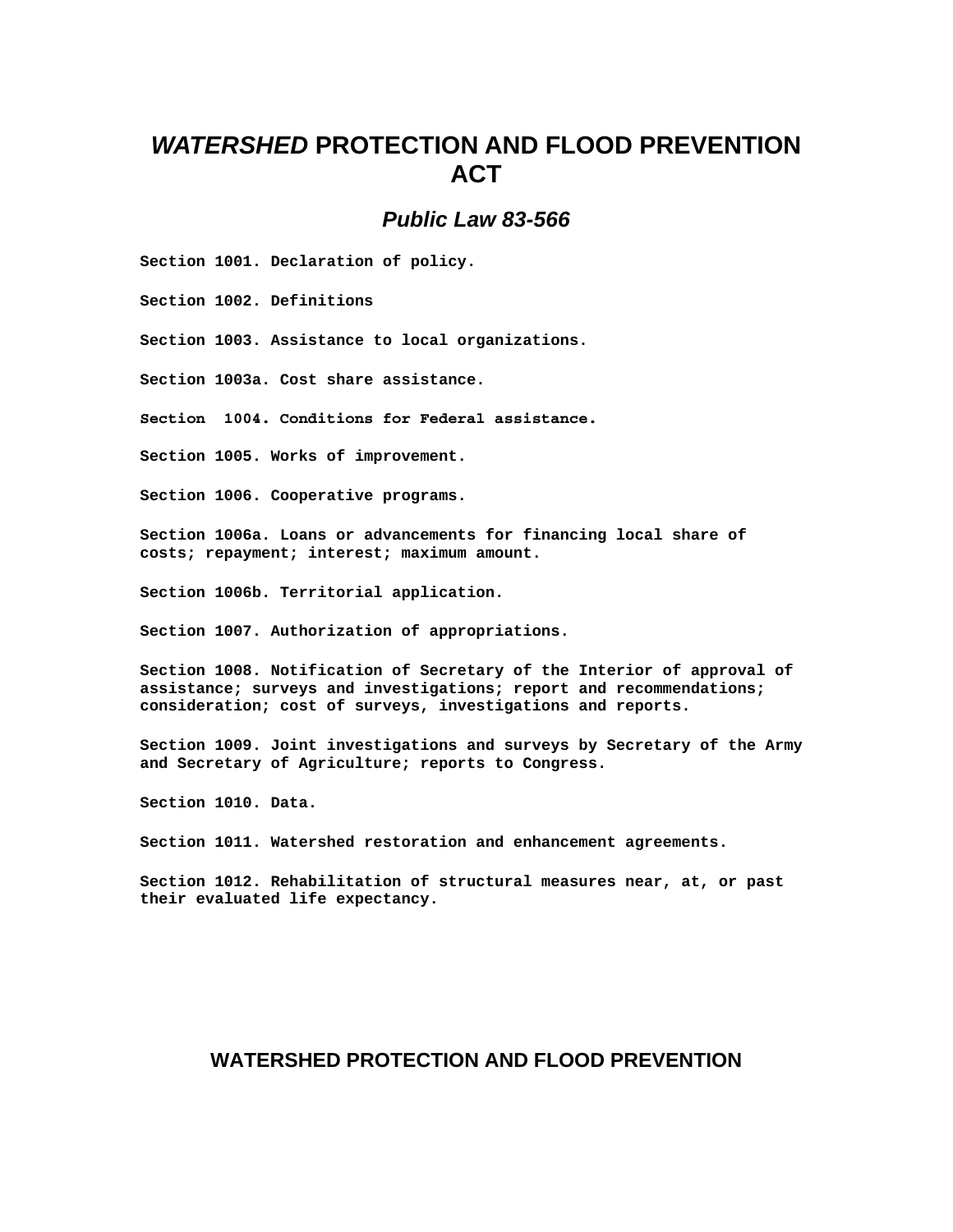#### **Sec. 1001. Declaration of policy**

Erosion, floodwater, and sediment damages in the watershed*s* of the rivers and streams of the United States, causing loss of life and damage to property, constitute a menace to the national welfare; and it is the sense of Congress that the Federal Government should cooperate with States and their political subdivisions, soil or water conservation districts, flood prevention or control districts, and other local public agencies for the purpose of preventing such damages, of furthering the conservation, development, utilization, and disposal of water, and the conservation and utilization of land and thereby of preserving, protecting, and improving the Nation's land and water resources and the quality of the environment.

# **Sec. 1002. Definitions**

For the purposes of this chapter, the following terms shall mean: The ''Secretary'' - the Secretary of Agriculture of the United States. ''Works of improvement'' - any undertaking for -

(1) flood prevention (including structural and land treatment measures),

(2) the conservation, development, utilization, and disposal of water, or

(3) the conservation and proper utilization of land,

in watershed or subwatershed area not exceeding two hundred and fifty thousand acres and not including any single structure which provides more than twelve thousand five hundred acre-feet of floodwater detention capacity, and more than twenty-five thousand acre-feet of total capacity. No appropriation shall be made for any plan involving an estimated Federal contribution to construction costs in excess of \$5,000,000, or which includes any structure which provides more than twenty-five hundred acre-feet of total capacity unless such plan has been approved by resolutions adopted by the appropriate committees of the Senate and House of Representatives: Provided, That in the case of any plan involving no single structure providing more than 4,000 acrefeet of total capacity the appropriate committees shall be the Committee on Agriculture, Nutrition, and Forestry of the Senate and the Committee on Agriculture of the House of Representatives and in the case of any plan involving any single structure of more than 4,000 acre-feet of total capacity the appropriate committees shall be the Committee on Environment and Public Works of the Senate and the Committee on Public Works and Transportation of the House of Representatives, respectively. Each project must contain benefits directly related to agriculture, including rural communities, that account for at least 20 percent of the total benefits of the project. A number of such subwatersheds when they are component parts of a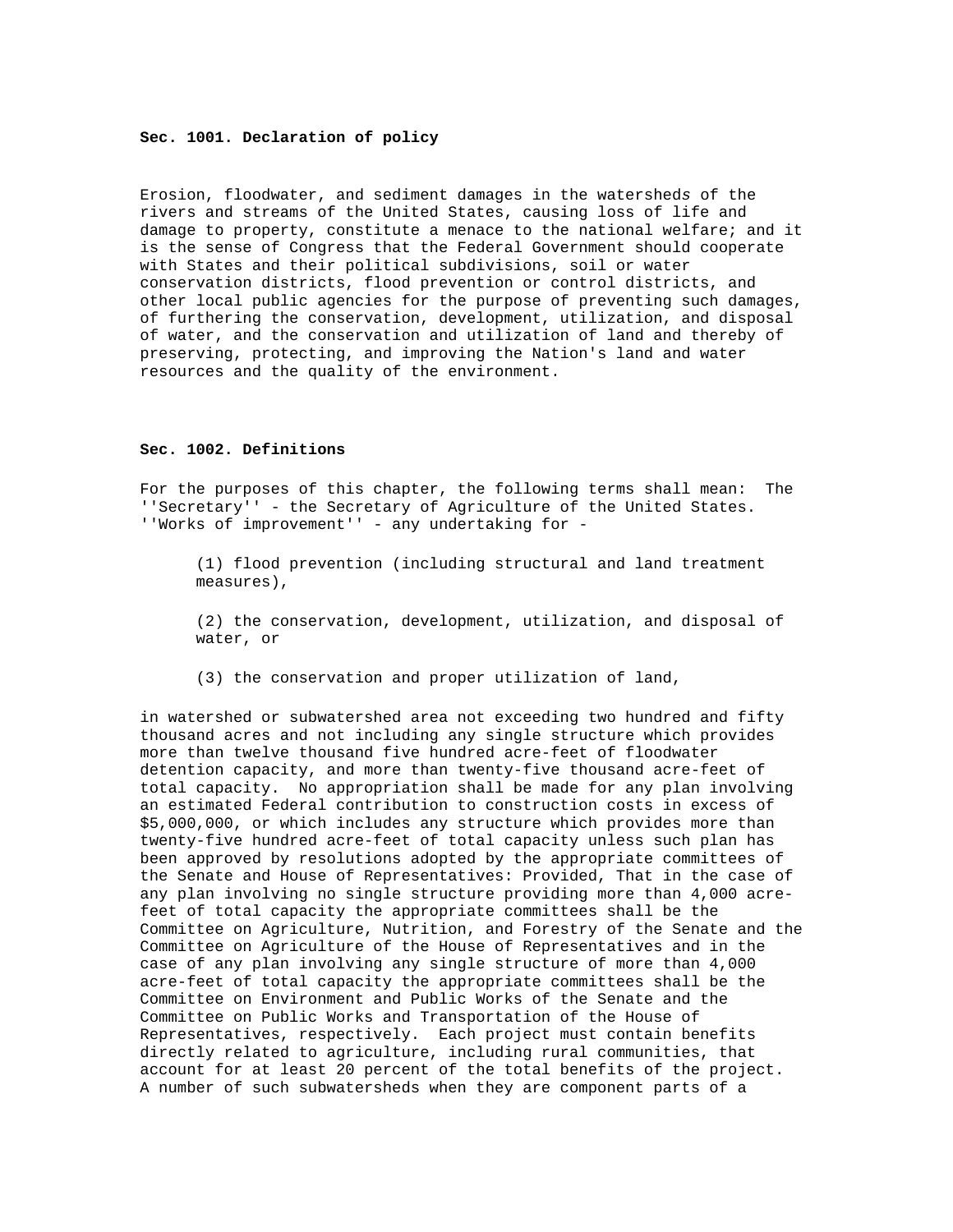larger watershed may be planned together when the local sponsoring organizations so desire.

''Local organization'' - any State, political subdivision thereof, soil or water conservation district, flood prevention or control district, or combinations thereof, or any other agency having authority under State law to carry out, maintain and operate the works of improvement; or any irrigation or reservoir company, water users' association, or similar organization having such authority and not being operated for profit that may be approved by the Secretary; or any Indian tribe or tribal organization, as defined in section 450b of title 25, having authority under Federal, State, or Indian tribal law to carry out, maintain, and operate the works of improvement.

# **Sec. 1003. Assistance to local organizations**

In order to assist local organizations in preparing and carrying out plans for works of improvement, the Secretary is authorized, upon application of local organizations if such application has been submitted to, and not disapproved within 45 days by, the State agency having supervisory responsibility over programs provided for in this chapter, or by the Governor if there is no State agency having such responsibility –

> (1) to conduct such investigations and surveys as may be necessary to prepare plans for works of improvement;

> (2) to prepare plans and estimates required for adequate engineering evaluation;

 (3) to make allocations of costs to the various purposes to show the basis of such allocations and to determine whether benefits exceed costs;

(4) to cooperate and enter into agreements with and to furnish financial and other assistance to local organizations: Provided, That, for the land-treatment measures, the Federal assistance shall not exceed the rate of assistance for similar practices under existing national programs;

 (5) to obtain the cooperation and assistance of other Federal agencies in carrying out the purposes of this section;

(6) to enter into agreements with landowners, operators, and occupiers, individually or collectively, based on conservation plans of such landowners, operators, and occupiers which are developed in cooperation with and approved by the soil and water conservation district in which the land described in the agreement is situated, to be carried out on such land during a period of not to exceed ten years, providing for changes in cropping systems and land uses and for the installation of soil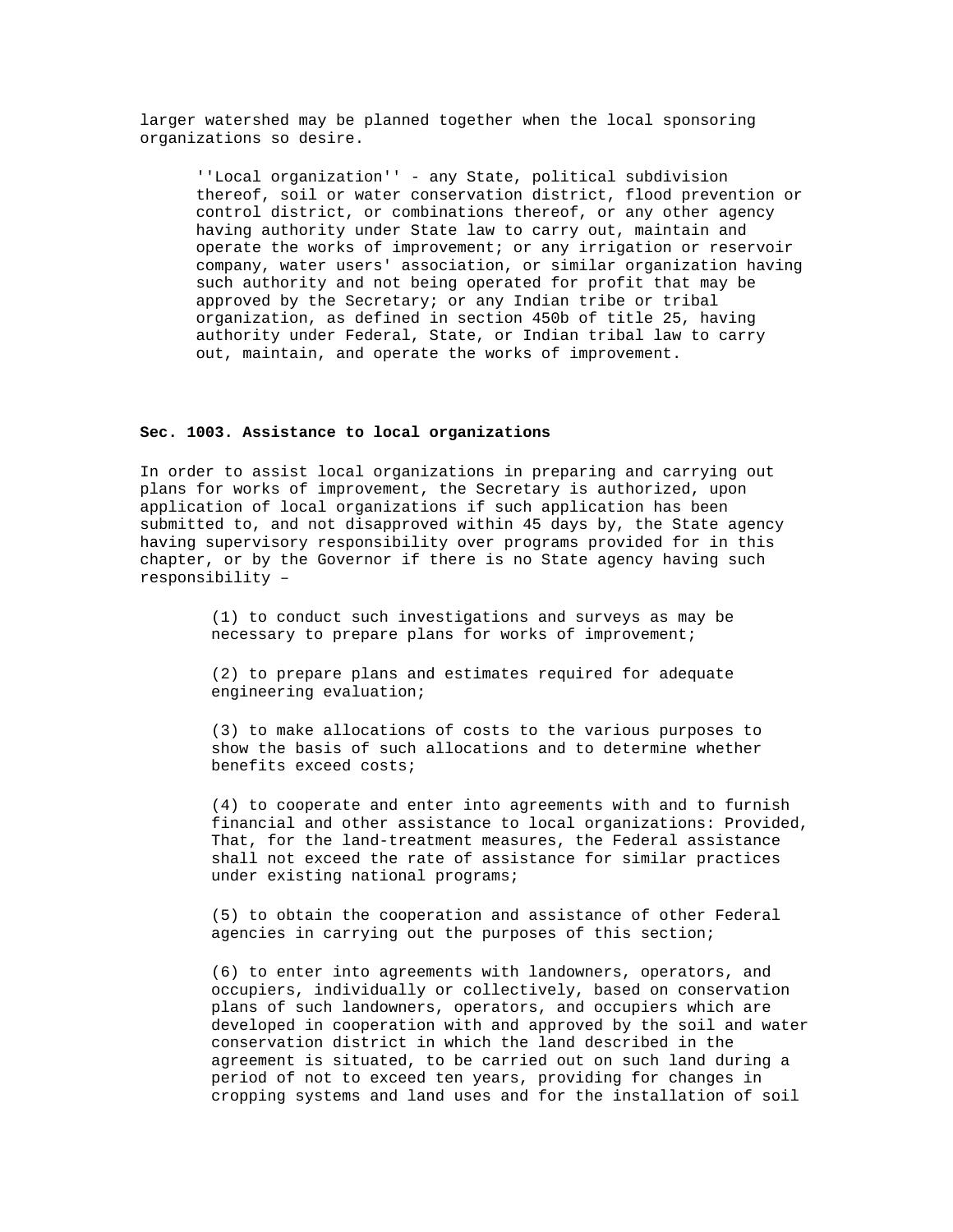and water conservation practices and measures needed to conserve and develop the soil, water, woodland, wildlife, energy, and recreation resources of and enhance the water quality of lands within the area included in plans for works of improvement, as provided for in such plans, including watershed or subwatershed work plans in connection with the eleven watershed improvement programs authorized by section 13 of the Act of December 22, 1944 (58 Stat. 887), as amended and supplemented. Applications for assistance in developing such conservation plans shall be made in writing to the soil and water conservation district involved, and the proposed agreement shall be reviewed by such district. In return for such agreements by landowners, operators, and occupiers the Secretary shall agree to share the costs of carrying out those practices and measures set forth in the agreement for which he determines that cost sharing is appropriate and in the public interest. The portion of such costs, including labor, to be shared shall be that part which the Secretary determines is appropriate and in the public interest for the carrying out of the practices and measures set forth in the agreement, except that the Federal assistance shall not exceed the rate of assistance for similar practices and measures under existing national programs. The Secretary may terminate any agreement with a landowner, operator, or occupier by mutual agreement if the Secretary determines that such termination would be in the public interest, and may agree to such modifications of agreements, previously entered into hereunder, as he deems desirable to carry out the purposes of this paragraph or to facilitate the practical administration of the agreements provided for herein. Notwithstanding any other provision of law, the Secretary, to the extent he deems it desirable to carry out the purposes of this paragraph, may provide in any agreement hereunder for (1) preservation for a period not to exceed the period covered by the agreement and an equal period thereafter of the cropland, crop acreage, and allotment history applicable to land covered by the agreement for the purpose of any Federal program under which such history is used as a basis for an allotment or other limitation on the production of any crop; or (2) surrender of any such history and allotments.

#### **Sec. 1003a. Cost share assistance**

(a) Easements**-** The Secretary may provide cost share assistance to project sponsors to enable such sponsors to acquire perpetual wetland or floodplain conservation easements to perpetuate, restore and enhance the natural capability of wetlands and floodplains to retain excessive floodwaters, improve water quality and quantity, and provide habitat for fish and wildlife.

(b) Amount**-** The Secretary shall require that project sponsors of watershed projects provide up to 50 percent of the cost of acquiring easements under subsection (a) of this section.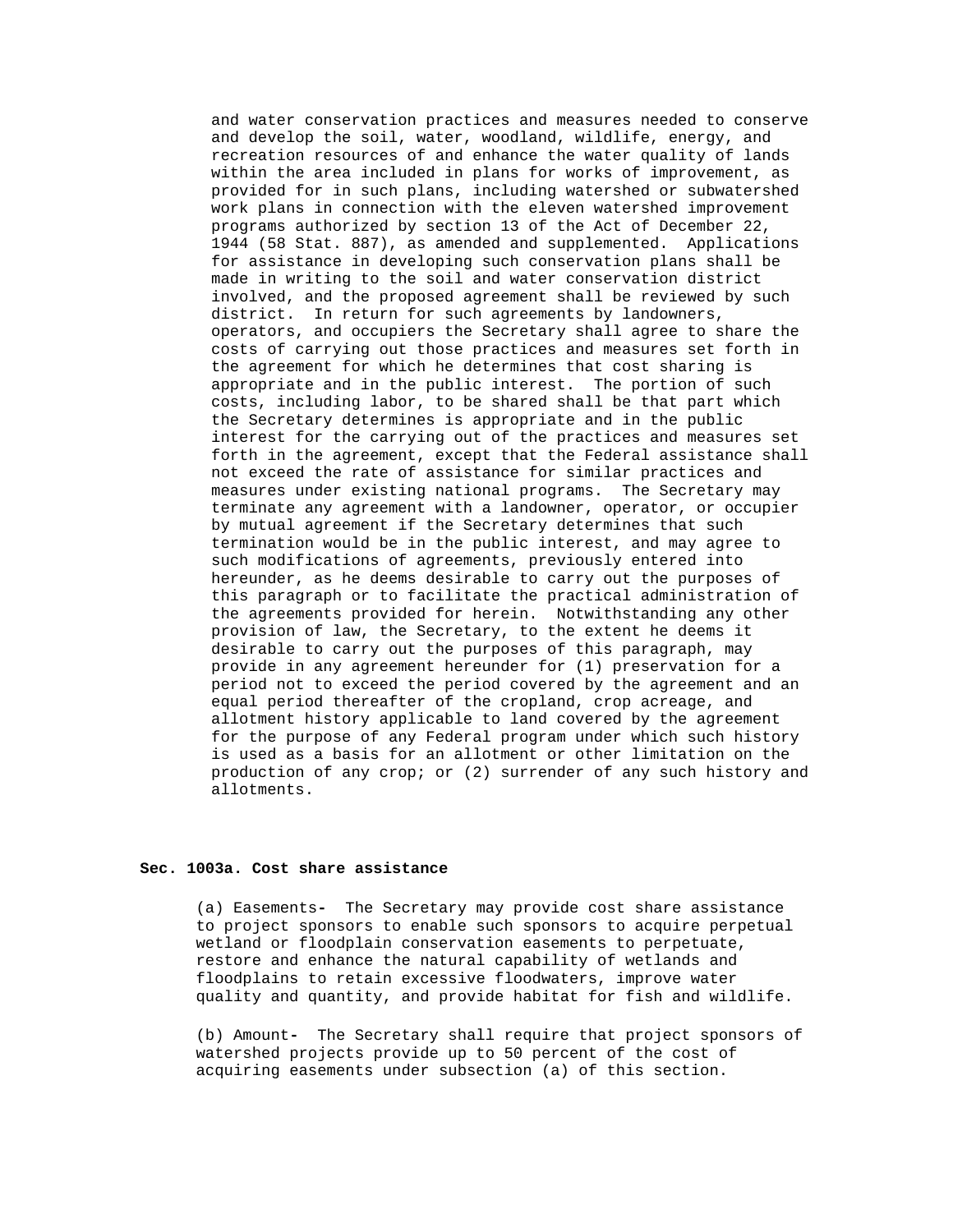#### **Sec. 1004. Conditions for Federal assistance**

The Secretary shall require as a condition to providing Federal assistance for the installation of works of improvement that local organizations shall –

(1) acquire, or with respect to interests in land to be acquired by condemnation provide assurances satisfactory to the Secretary that they will acquire, without cost to the Federal Government from funds appropriated for the purposes of this chapter, such land, easements, or rights-of-way as will be needed in connection with works of improvement installed with Federal assistance: Provided, That when a local organization agrees to operate and maintain any reservoir or other area included in a plan for public fish and wildlife or recreational development, the Secretary shall be authorized to bear not to exceed one-half of the costs of (a) the land, easements, or rights-of-way acquired or to be acquired by the local organization for such reservoir or other area, and (b) minimum basic facilities needed for public health and safety, access to, and use of such reservoir or other area for such purposes: Provided further, That the Secretary shall be authorized to participate in recreational development in any watershed project only to the extent that the need therefore is demonstrated in accordance with standards established by him, taking into account the anticipated man-days of use of the projected recreational development and giving consideration to the availability within the region of existing water-based outdoor recreational developments: Provided further, That the Secretary shall be authorized to participate in not more than one recreational development in a watershed project containing less than seventy-five thousand acres, or two such developments in a project containing between seventy-five thousand and one hundred and fifty thousand acres, or three such developments in projects exceeding one hundred and fifty thousand acres: Provided further, That when the Secretary and a local organization have agreed that the immediate acquisition by the local organization of land, easements, or rights-of-way is advisable for the preservation of sites for works of improvement included in a plan from encroachment by residential, commercial, industrial, or other development, the Secretary shall be authorized to advance to the local organization from funds appropriated for construction of works of improvement the amounts required for the acquisition of such land, easements or rights-of-way; and, except where such costs are to be borne by the Secretary, such advance shall be repaid by the local organization, with interest, prior to construction of the works of improvement, for credit to such construction funds: Provided further, That the Secretary shall be authorized to bear an amount not to exceed one-half of the costs of the land, easements, or rights-of-way acquired or to be acquired by the local organization for mitigation of fish and wildlife habitat losses, and that such acquisition is not limited to the confines of the watershed project boundaries;

(2) assume (A) such proportionate share, as is determined by the Secretary to be equitable in consideration of national needs and assistance authorized for similar purposes under other Federal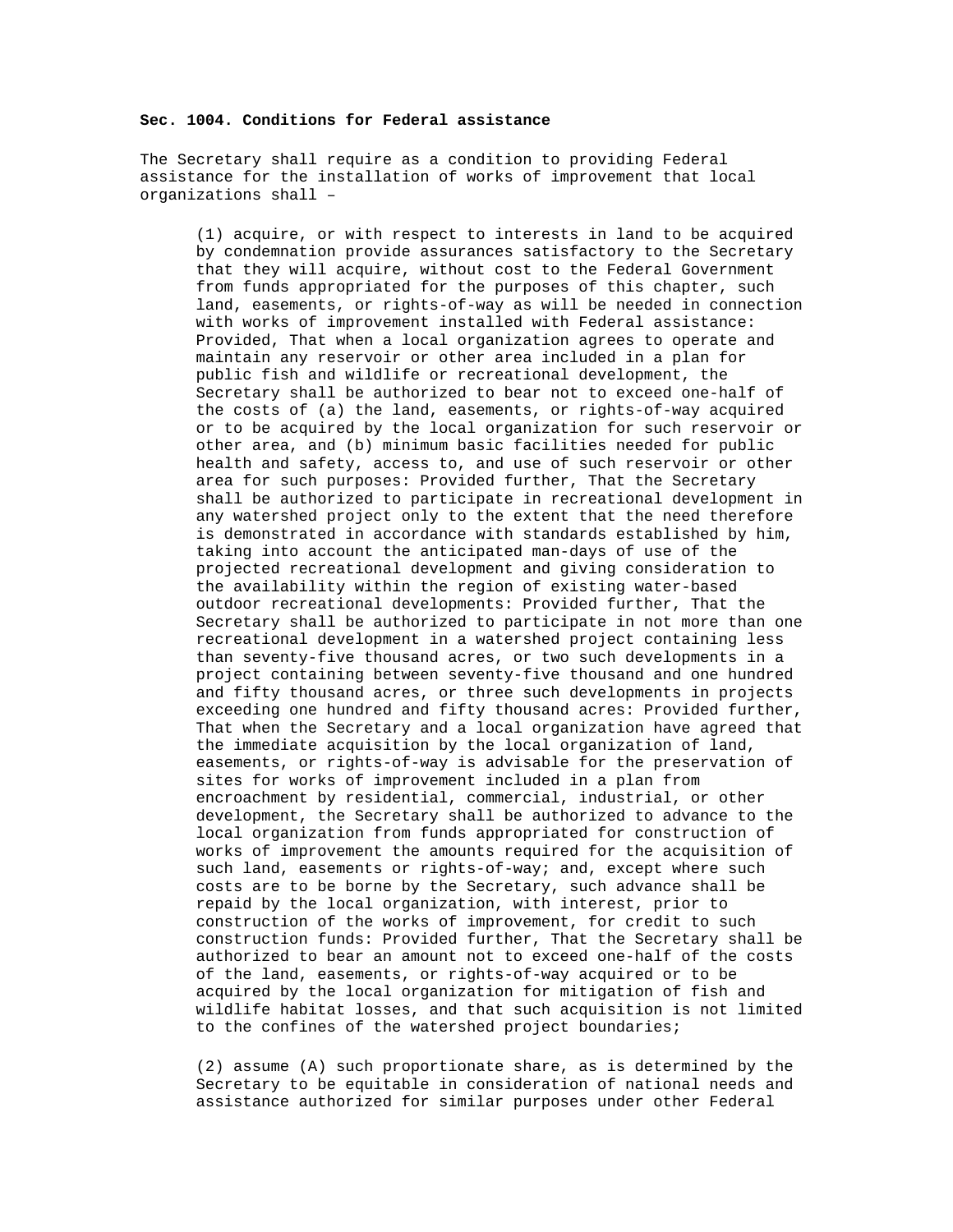programs, of the costs of installing any works of improvement, involving Federal assistance (excluding engineering costs), which is applicable to the agricultural phases of the conservation, development, utilization, and disposal of water or for fish and wildlife development, recreational development, ground water recharge, water quality management, or the conservation and proper utilization of land: Provided, That works of improvement for water quality management shall consist primarily of water storage capacity in reservoirs for regulation of streamflow, except that any such storage and water releases shall not be provided as a substitute for adequate treatment or other methods of controlling waste at the source, and shall be consistent with standards and regulations adopted by the Water Resources Council on Federal cost sharing for water quality management, and (B) all of the cost of installing any portion of such works applicable to other purposes except that any part of the construction cost (including engineering costs) applicable to flood prevention and features relating thereto shall be borne by the Federal Government and paid for by the Secretary out of funds appropriated for the purposes of this chapter: Provided, That, in addition to and without limitation on the authority of the Secretary to make loans or advancements under section 1006a of this title, the Secretary may pay for any storage of water for present or anticipated future demands or needs for municipal or industrial water included in any reservoir structure constructed or modified under the provisions of this chapter as hereinafter provided: Provided further, That the cost of water storage to meet future demands may not exceed 30 per centum of the total estimated cost of such reservoir structure and the local organization shall give reasonable assurances, and there is evidence, that such demands for the use of such storage will be made within a period of time which will permit repayment within the life of the reservoir structure of the cost of such storage: Provided further, That the Secretary shall determine prior to initiation of construction or modification of any reservoir structure including such water supply storage that there are adequate assurances by the local organization or by an agency of the State having authority to give such assurances, that the Secretary will be reimbursed the cost of water supply storage for anticipated future demands, and that the local organization will pay not less than 50 per centum of the cost of storage for present water supply demands: And provided further, That the cost to be borne by the local organization for anticipated future demands may be repaid within the life of the reservoir structure but in no event to exceed fifty years after the reservoir structure is first used for the storage of water for anticipated future water supply demands, except that (1) no reimbursement of the cost of such water supply storage for anticipated future demands need be made until such supply is first used, and (2) no interest shall be charged on the cost of such water-supply storage for anticipated future demands until such supply is first used, but in no case shall the interest-free period exceed ten years. The interest rate used for purposes of computing the interest on the unpaid balance shall be determined in accordance with the provisions of section 1006a of this title.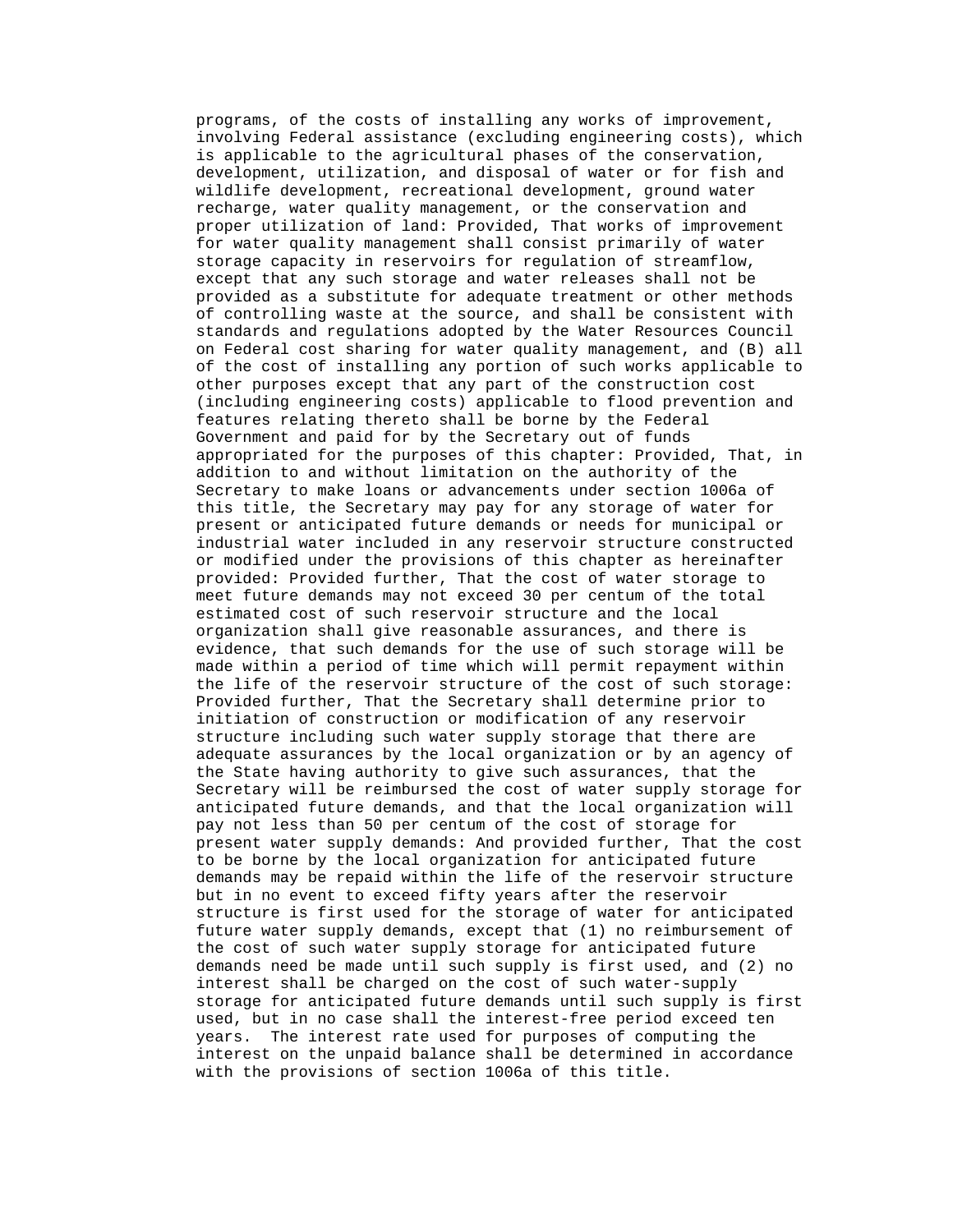(3) make arrangements satisfactory to the Secretary for defraying costs of operating and maintaining such works of improvement, in accordance with regulations presented by the Secretary of Agriculture;

(4) acquire, or provide assurance that landowners or water users have acquired, such water rights, pursuant to State law, as may be needed in the installation and operation of the work of improvement;

(5) obtain agreements to carry out recommended soil conservation measures and proper farm plans from owners of not less than 50 per centum of the land situated in the drainage area above each retention reservoir to be installed with Federal assistance; and

(6) submit a plan of repayment satisfactory to the Secretary for any loan or advancement made under the provisions of section 1006a of this title.

#### **Sec. 1005. Works of improvement**

#### **(1) Engineering and other services; reimbursement; advances**

At such time as the Secretary and the interested local organization have agreed on a plan for works of improvement, and the Secretary has determined that the benefits exceed the costs, and the local organization has met the requirements for participation in carrying out the works of improvement as set forth in section 1004 of this title, the local organization may secure engineering and other services, including the design, preparation of contracts and specifications, awarding of contracts, and supervision of construction, in connection with such works of improvement, by retaining or employing a professional engineer or engineers satisfactory to the Secretary or may request the Secretary to provide such services: Provided, That if the local organization elects to employ a professional engineer or engineers, the Secretary shall reimburse the local organization for the costs of such engineering and other services secured by the local organization as are properly chargeable to such works of improvement in an amount not to exceed the amount agreed upon in the plan for works of improvement or any modification thereof: Provided further, That the Secretary may advance such amounts as may be necessary to pay for such services, but such advances with respect to any works of improvement shall not exceed 5 per centum of the estimated installation cost of such works.

#### **(2) Federal construction; request by local organization**

Except as to the installation of works of improvement on Federal lands, the Secretary shall not construct or enter into any contract for the construction of any structure: Provided, That, if requested to do so by the local organization, the Secretary may enter into contracts for the construction of structures.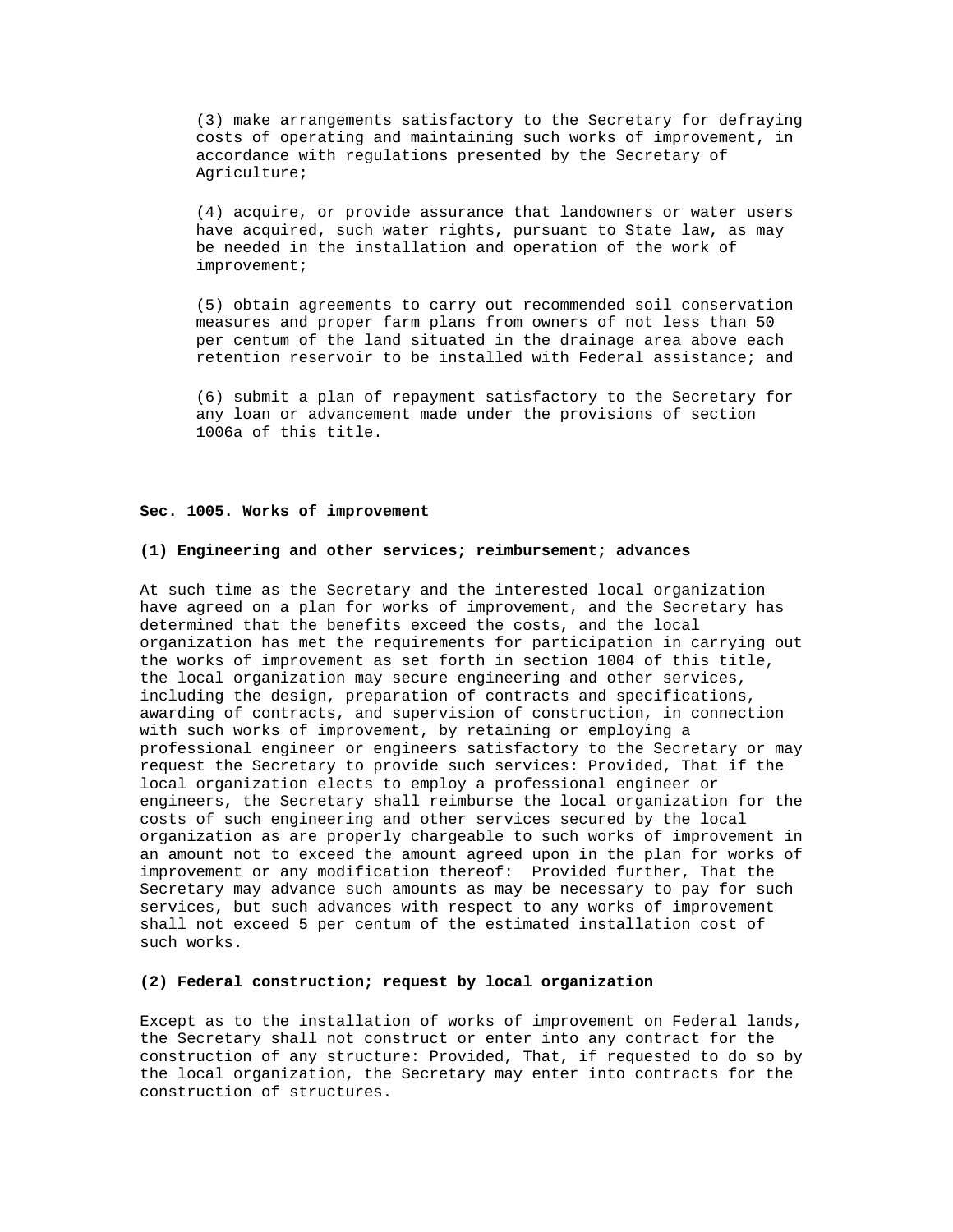#### **(3) Transmission of certain plans to Congress.**

Whenever the estimated Federal contribution to the construction costs of works of improvement in the plan for any watershed or subwatershed area shall exceed \$5,000,000 or the works of improvement include any structure having a total capacity in excess of twenty-five hundred acre-feet, the Secretary shall transmit a copy of the plan and the justification therefore to the Congress through the President.

#### **(4) Transmission of certain plans and recommendations to Congress.**

Any plans for works of improvement involving an estimated Federal contribution to construction costs in excess of \$5,000,000 or including any structure having a total capacity in excess of twenty-five hundred acre-feet (a) which includes works of improvement for reclamation or irrigation, or which affects public or other lands or wildlife under the jurisdiction of the Secretary of the Interior,(b)which includes Federal assistance for floodwater detention structures,(c)which includes features which may affect the public health, or(d)which includes measures for control or abatement of water pollution, shall be submitted to the Secretary of the Interior, the Secretary of the Army, the Secretary of Health and Human Services, or the Administrator of the Environmental Protection Agency, respectively, for his views and recommendations at least thirty days prior to transmission of the plan to the Congress through the President. The views and recommendations of the Secretary of the Interior, the Secretary of the Army, the Secretary of Health and Human Services, and the Administrator of the Environmental Protection Agency, if received by the Secretary prior to the expiration of the above thirty-day period, shall accompany the plan transmitted by the Secretary to the Congress through the President.

# **(5) Rules and Regulations**

Prior to any Federal participation in the works of improvement under this chapter, the President shall issue such rules and regulations as he deems necessary or desirable to carry out the purposes of this chapter, and to assure the coordination of the work authorized under this chapter and related work of other agencies, including the Department of the Interior and the Department of the Army.

## **Sec. 1006 Cooperative Programs**

The Secretary is authorized in cooperation with other Federal and with States and local agencies to make investigations and surveys of the watershed of rivers and other waterways as a basis for the development of coordinated programs. In areas where the programs of the Secretary of Agriculture may affect public or other lands under the jurisdiction of the Secretary of the Interior, the Secretary of the Interior is authorized to cooperate with the Secretary of Agriculture in the planning and development of works or programs for such lands.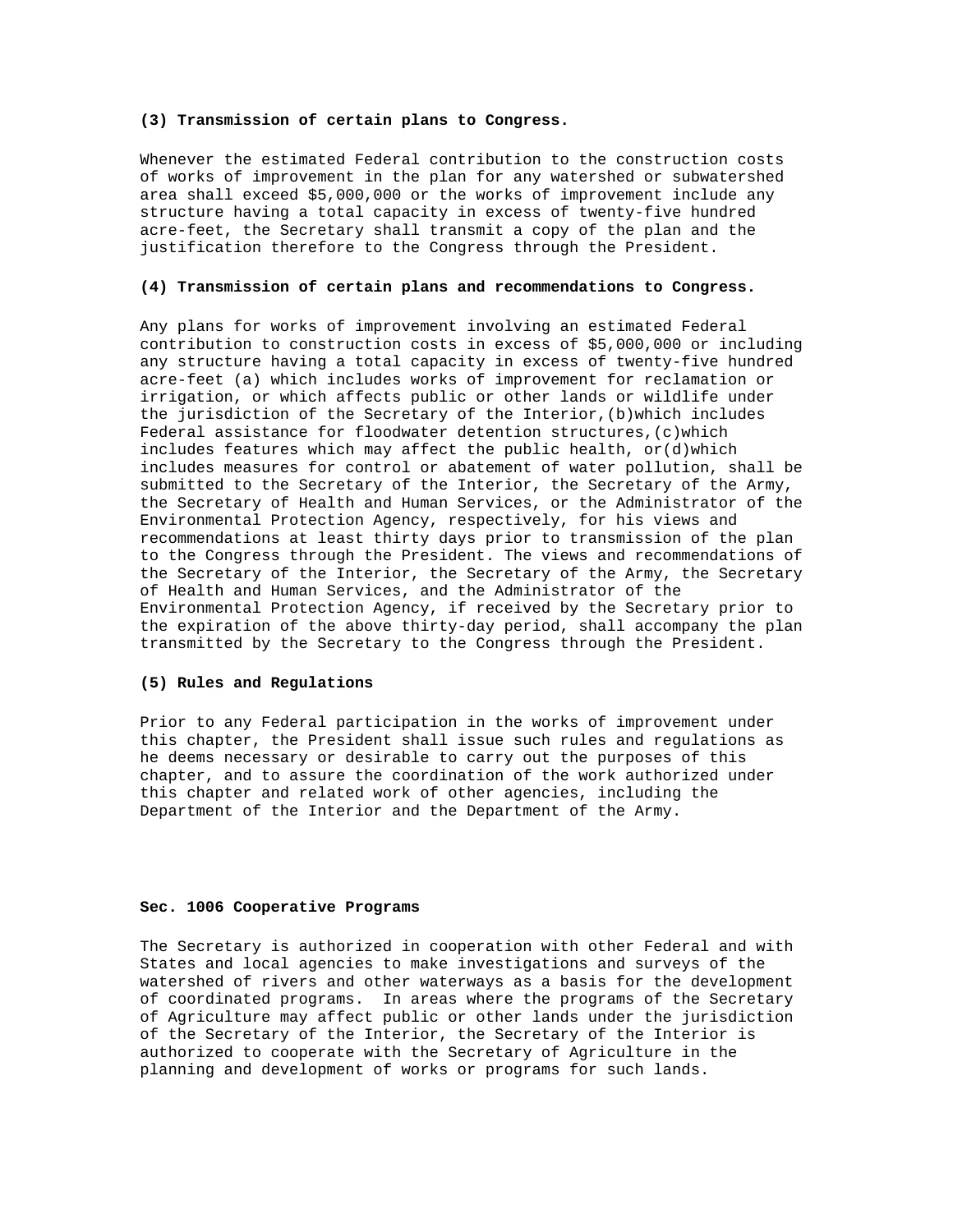# **Sec. 1006a Loans or advancements for financing local share of costs; repayment; interest; maximum amount.**

The Secretary is authorized to make loans or advancements (a) to local organizations to finance the local share of costs of carrying out works of improvement provided for in this chapter, and (b) to State and local agencies to finance the local share of costs of carrying out works of improvement (as defined in section 1002 of this title) in connection with the eleven watershed improvement programs authorized by section 13 of the Act of December 22, 1944 (58 Stat. 887), as amended and supplemented: Provided, That the works of improvement in connection with said eleven watershed improvement programs shall be integral parts of watershed or subwatershed work plans agreed upon by the Secretary of Agriculture and the concerned State and local agencies. A loan or advance under this section shall be made under a contract or agreement that provides, under such terms and conditions as the Secretary considers appropriate, for the repayment of the loan or advance in not more than 50 years from the date when the principal benefits of the works of improvement first become available, with interest at a rate not to exceed the current market yield for outstanding municipal obligations with remaining periods to maturity comparable to the average maturity for the loan, adjusted to the nearest 1/8 of 1 percent. With respect to any single plan for works of improvement, the amount of any such loan or advancement shall not exceed \$10,000,000.

#### **Sec. 1006b Territorial application.**

The provisions of this chapter shall be applicable to Hawaii, Alaska, Puerto Rico, and the Virgin Islands.

#### **Sec. 1007. Authorization of appropriations**

There are hereby authorized to be appropriated such sums as may be necessary to carry out the purposes of this chapter, such sums to remain available until expended. No appropriation hereafter available for assisting local organizations in preparing and carrying out plans for works of improvement under the provisions of section 1003 of this title or clause (a) of section 1006a of this title shall be available for any works of improvement pursuant to this chapter or otherwise in connection with the eleven watershed improvement programs authorized by section 13 of the Act of December 22, 1944 (58 Stat. 887), as amended and supplemented, or for making loans or advancements to State and local agencies as authorized by clause (b) of section 1006a of this title.

**Sec. 1008 Notification of Secretary of the Interior of approval of assistance; surveys and investigations; report and recommendations; consideration; cost of surveys; investigations and reports.**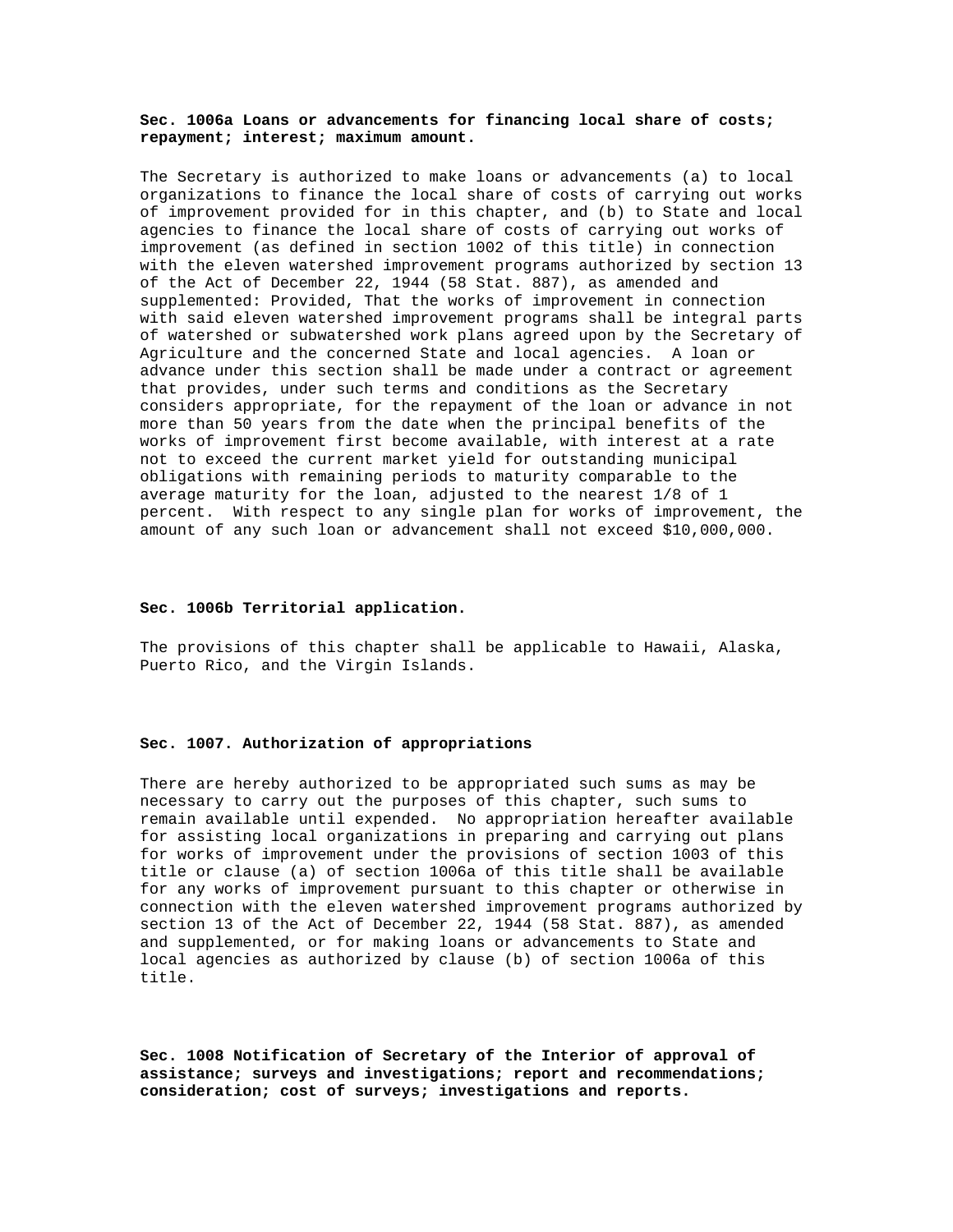When the Secretary approves the furnishing of assistance to a local organization in preparing a plan for works of improvement as provided for in section 1003 of this title:

(1) The Secretary shall so notify the Secretary of the Interior in order that the latter, as he desires, may make surveys and investigations and prepare a report with recommendations concerning the conservation and development of wildlife resources and participate, under arrangements satisfactory to the Secretary of Agriculture, in the preparation of a plan for works of improvement that is acceptable to the local organization and the Secretary of Agriculture.

(2) Full consideration shall be given to the recommendations contained in any such report of the Secretary of the Interior as he may submit to the Secretary of Agriculture prior to the time the local organization and the Secretary of Agriculture have agreed on a plan for works of improvement. The plan shall include such of the technically and economically feasible works of improvement for wildlife purposes recommended in the report by the Secretary of the Interior as are acceptable to, and agreed to by, the local organization and the Secretary of Agriculture, and such report of the Secretary of the Interior shall, if requested by the Secretary of the Interior, accompany the plan for works of improvement when it is submitted to the Secretary of Agriculture for approval or transmitted to the Congress through the President.

(3) The cost of making surveys and investigations and of preparing reports concerning the conservation and development of wildlife resources shall be borne by the Secretary of the Interior out of funds appropriated to his Department.

# **Sec. 1009 Joint investigations and surveys by Secretary of the Army and Secretary of Agriculture; reports to Congress.**

The Secretary of the Army and the Secretary of Agriculture, when authorized to do so by resolutions adopted by the Committee on Environment and Public Works of the Senate or the Committee on Public Works and Transportation of the House of Representatives, are authorized and directed to make joint investigations and surveys in accordance with their existing authorities of watershed areas in the United States, Puerto Rico, and the Virgin Islands, and to prepare joint reports on such investigations and surveys setting forth their recommendations for the installation of the works of improvement needed for flood prevention or the conservation, development, utilization, and disposal of water, and for flood control and allied purposes. Such joint reports shall be submitted to the Congress through the President for adoption and authorization by the Congress of the recommended works of improvement: Provided, That the project authorization procedure established by this chapter shall not be affected.

# **Sec. 1010 Data.**

The Secretary shall collect and maintain data on a national and State by State basis concerning -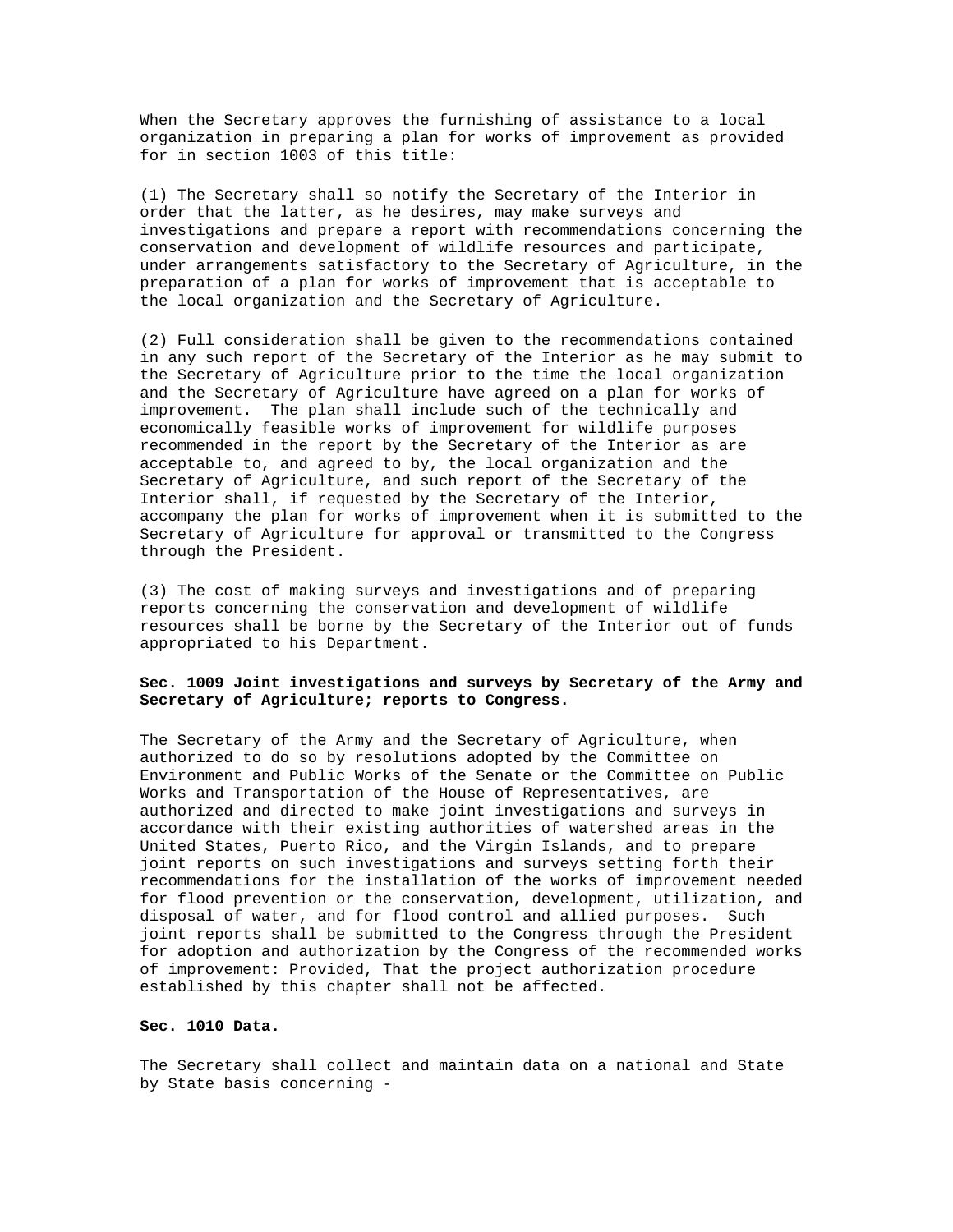(1) expenditures for the individual flood control and conservation measures for which assistance is provided under this chapter; and

(2) the expected flood control or environmental (including soil erosion) benefits that will result from the implementation of such measures.

#### **Sec. 1011. Watershed restoration and enhancement agreements**

#### **(a) In general**

For fiscal year 1997 and each fiscal year thereafter, appropriations made for the Bureau of Land Management may be used by the Secretary of the Interior for the purpose of entering into cooperative agreements with the heads of other Federal agencies, tribal, State, and local governments, private and nonprofit entities, and landowners for the protection, restoration, and enhancement of fish and wildlife habitat and other resources on public or private land and the reduction of risk from natural disaster where public safety is threatened that benefit these resources on public lands within the watershed.

#### **(b) Direct and indirect watershed agreements**

The Secretary of the Interior may enter into a watershed restoration and enhancement agreement –

(1) directly with a willing private landowner; or

(2) indirectly through an agreement with a state, local, or tribal government or other public entity, educational institution, or private nonprofit organization.

#### **(c) Terms and conditions**

In order for the Secretary to enter into a watershed restoration and enhancement agreement –

(1) the agreement shall –

(A) include such terms and conditions mutually agreed to by the Secretary and the landowner;

(B) improve the viability of and otherwise benefit the fish, wildlife, and other biotic resources on public land in the watershed;

(C) authorize the provision of technical assistance by the Secretary in the planning of management activities that will further the purposes of the agreement;

(D) provide for the sharing of costs of implementing the agreement among the Federal government, the Landowner, and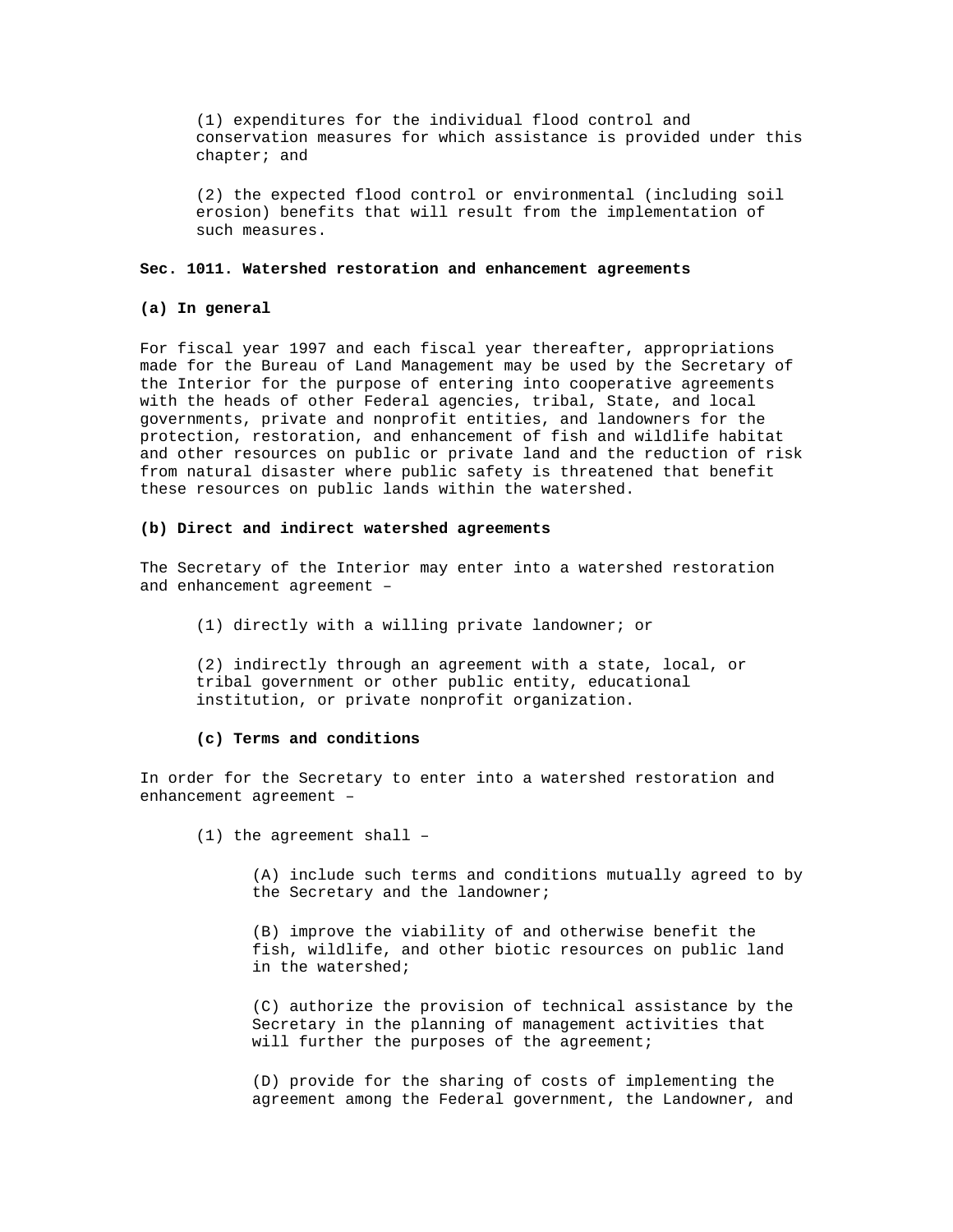other entities, as mutually agreed on by the affected interests; and

(E) ensure that any expenditure by the Secretary pursuant to the agreement is determined by the Secretary to be in the public interest; and

(2) the Secretary may require such other terms and conditions as are necessary to protect the public investment on private lands, provided such terms and conditions are mutually agreed to by the Secretary and other landowners, State and local governments or both.

**Sec. 1012. Rehabilitation of structural measures near, at, or past their evaluated life expectancy** 

#### **(a) Definitions**

For purposes of this section:

#### **(1) Rehabilitation**

The term ''rehabilitation'', with respect to a structural measure constructed as part of a covered water resource project, means the completion of all work necessary to extend the service life of the structural measure and meet applicable safety and performance standards. This may include: (A) protecting the integrity of the structural measure or prolonging the useful life of the structural measure beyond the original evaluated life expectancy; (B) correcting damage to the structural measure from a catastrophic event; (C) correcting the deterioration of structural components that are deteriorating at an abnormal rate; (D) upgrading the structural measure to meet changed land use conditions in the watershed served by the structural measure or changed safety criteria applicable to the structural measure; or (E) decommissioning the structure, if requested by the local organization.

#### **(2) Covered water resource project**

The term ''covered water resource project'' means a work of improvement carried out under any of the following: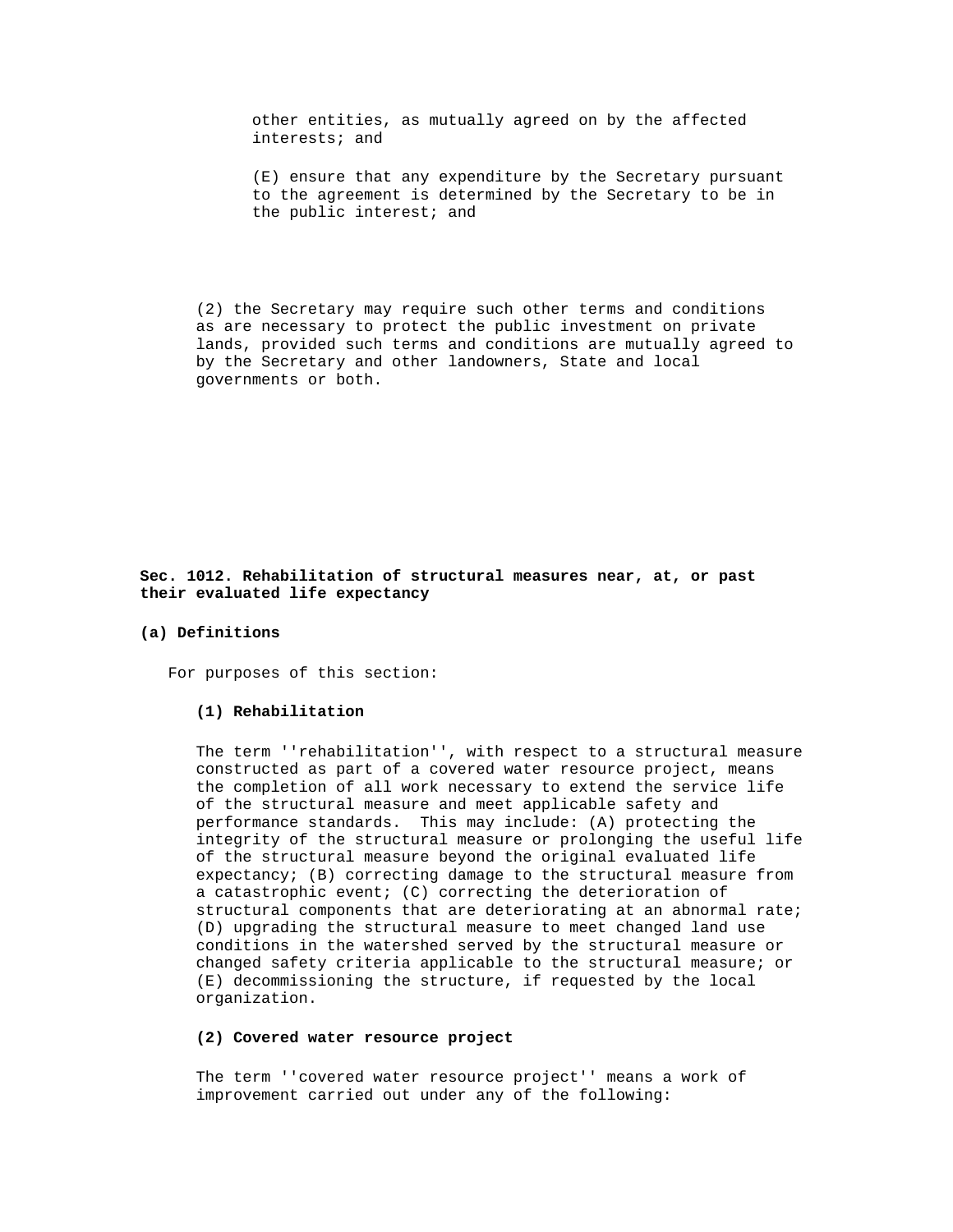(**A**) This chapter

(**B**) Section 13 of the Act of December 22, 1944 (Public Law 78- 534; 58 Stat. 905).

(**C**) The pilot watershed program authorized under the heading ''Flood Prevention'' of the Department of Agriculture Appropriation Act, 1954 (Public Law 156; 67 Stat. 214).

(**D**) Subtitle H of title XV of the Agriculture and Food Act of 1981 (16 U.S.C. 3451 et seq.; commonly known as the Resource Conservation and Development Program).

(3) Structural measure

The term ''structural measure'' means a physical improvement that impounds water, commonly known as a dam, which was constructed as part of a covered water resource project, including the impoundment area and flood pool.

#### **(b) Cost share assistance for rehabilitation**

# **(1) Assistance authorized**

The Secretary may provide financial assistance to a local organization to cover a portion of the total costs incurred for the rehabilitation of structural measures originally constructed as part of a covered water resource project. The total costs of rehabilitation include the costs associated with all components of the rehabilitation project, including acquisition of land, easements, and rights-of-ways, rehabilitation project administration, the provision of technical assistance, contracting, and construction costs, except that the local organization shall be responsible for securing all land, easements, or rights-of-ways necessary for the project.

#### **(2)Amount of assistance; limitations**

The amount of Federal funds that may be made available under this subsection to a local organization for construction of a particular rehabilitation project shall be equal to 65 percent of the total rehabilitation costs, but not to exceed 100 percent of actual construction costs incurred in the rehabilitation. However, the local organization shall be responsible for the costs of water, mineral, and other resource rights and all Federal, State, and local permits.

# **(3) Relation to land use and development regulations**

As a condition on entering into an agreement to provide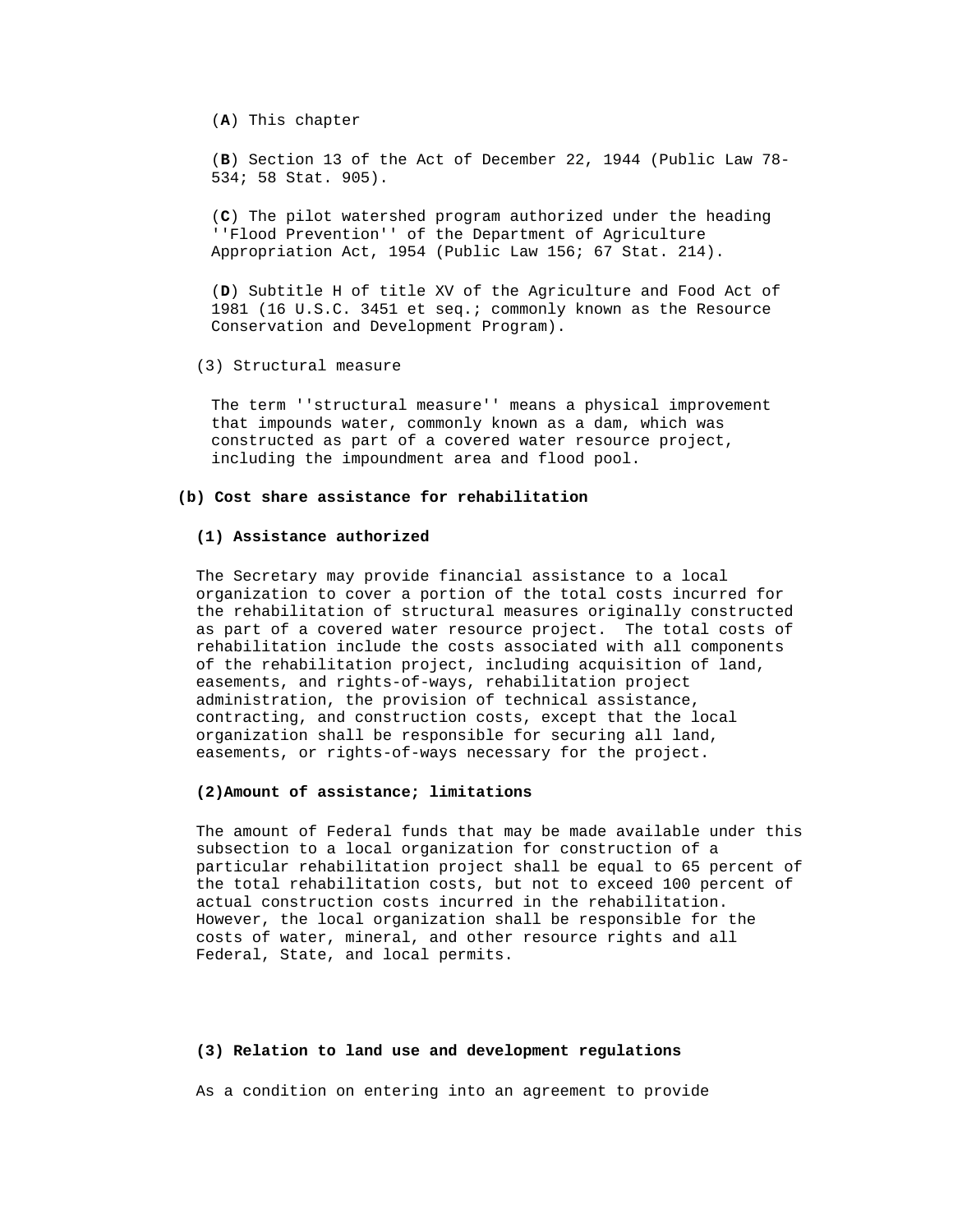financial assistance under this subsection, the Secretary, working in concert with the affected unit or units of general purpose local government, may require that proper zoning or other developmental regulations are in place in the watershed in which the structural measures to be rehabilitated under the agreement are located so that –

(**A**) the completed rehabilitation project is not quickly rendered inadequate by additional development; and

(**B**) society can realize the full benefits of the rehabilitation investment.

# **(c) Technical assistance for watershed project rehabilitation**

The Secretary, acting through the Natural Resources Conservation Service, may provide technical assistance in planning, designing, and implementing rehabilitation projects should a local organization request such assistance. Such assistance may consist of specialists in such fields as engineering, geology, soils, agronomy, biology, hydraulics, hydrology, economics, water quality, and contract administration.

#### **(d) Prohibited use**

#### **(1) Performance of operation and maintenance**

Rehabilitation assistance provided under this section may not be used to perform operation and maintenance activities specified in the agreement for the covered water resource project entered into between the Secretary and the local organization responsible for the works of improvement. Such operation and maintenance activities shall remain the responsibility of the local organization, as provided in the project work plan.

# **(2) Renegotiation**

Notwithstanding paragraph (1), as part of the provision of financial assistance under subsection (b) of this section, the Secretary may renegotiate the original agreement for the covered water resource project entered into between the Secretary and the local organization regarding responsibility for the operation and maintenance of the project when the rehabilitation is finished.

#### **(e) Application for rehabilitation assistance**

A local organization may apply to the Secretary for technical And financial assistance under this section if the application has also been submitted to and approved by the State agency having supervisory responsibility over the covered water resource project at issue or, if there is no State agency having such responsibility, by the Governor of the State. The Secretary shall request the State dam safety officer (or equivalent State official) to be involved in the application process if State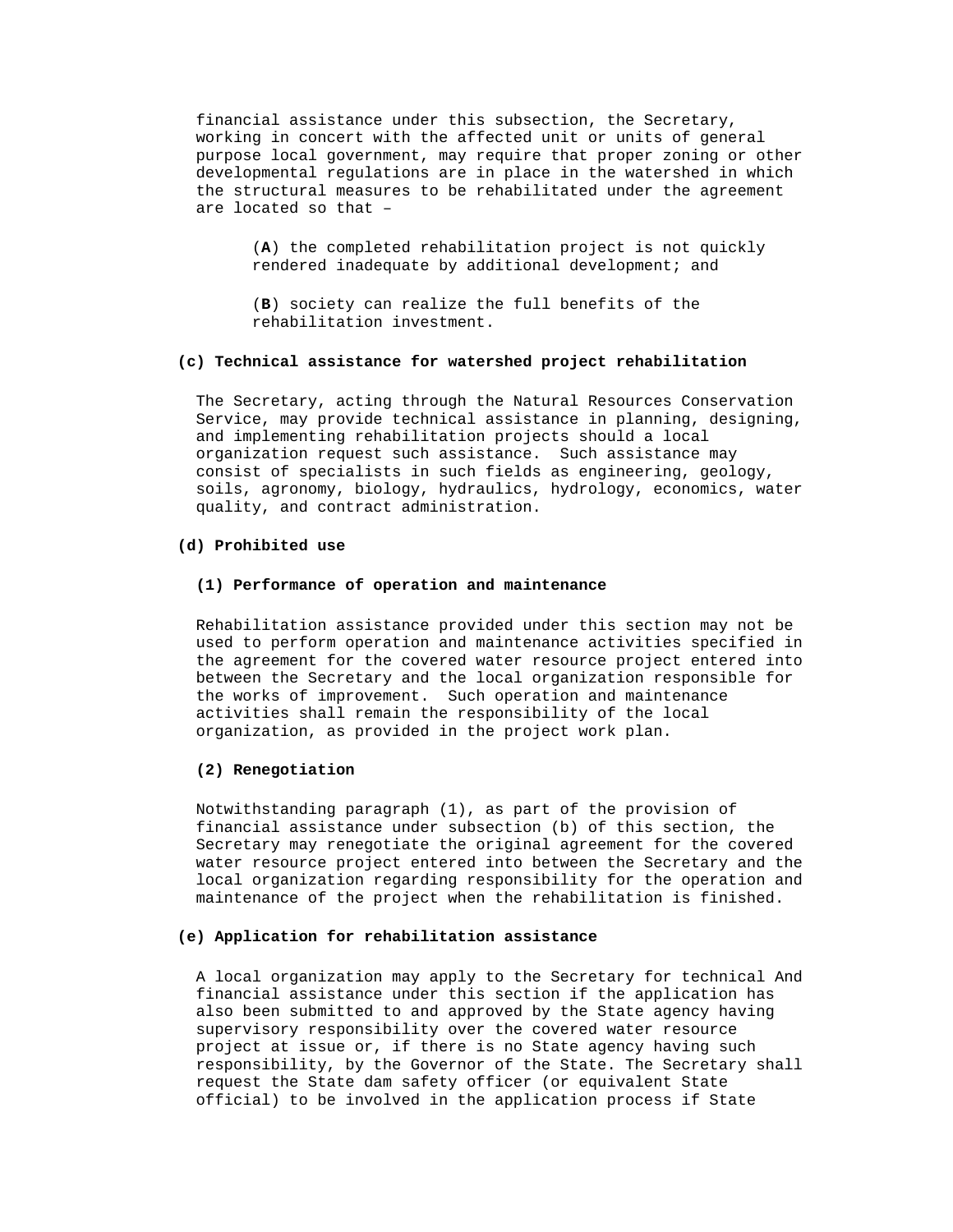permits or approvals are required. The rehabilitation of structural measures shall meet standards established by the Secretary and address other dam safety issues. At the request of the local organization, personnel of the Natural Resources Conservation Service of the Department of Agriculture may assist in preparing applications for assistance.

# **(f) Ranking of requests for rehabilitation assistance**

The Secretary shall establish such system of approving rehabilitation requests, recognizing that such requests will be received throughout the fiscal year and subject to the availability of funds to carry out this section, as is necessary for proper administration by the Department of Agriculture and equitable for all local organizations. The approval process shall be in writing, and made known to all local organizations and appropriate State agencies.

#### **(g) Prohibition on certain rehabilitation assistance**

The Secretary may not approve a rehabilitation request if the need for rehabilitation of the structure is the result of a lack of adequate maintenance by the party responsible for the maintenance.

#### **(h) Authorization of appropriations**

There is authorized to be appropriated to the Secretary to provide financial and technical assistance under this section -

- (**1**) \$5,000,000 for fiscal year 2001;
- (**2**) \$10,000,000 for fiscal year 2002;
- (**3**) \$15,000,000 for fiscal year 2003;
- (**4**) \$25,000,000 for fiscal year 2004; and
- (**5**) \$35,000,000 for fiscal year 2005.

#### **(i) Assessment of rehabilitation needs**

The Secretary, in concert with the responsible State agencies, shall conduct an assessment of the rehabilitation needs of covered water resource projects in all States in which such projects are located.

# **(j) Recordkeeping and reports**

#### **(1) Secretary**

The Secretary shall maintain a data base to track the benefits derived from rehabilitation projects supported under this section